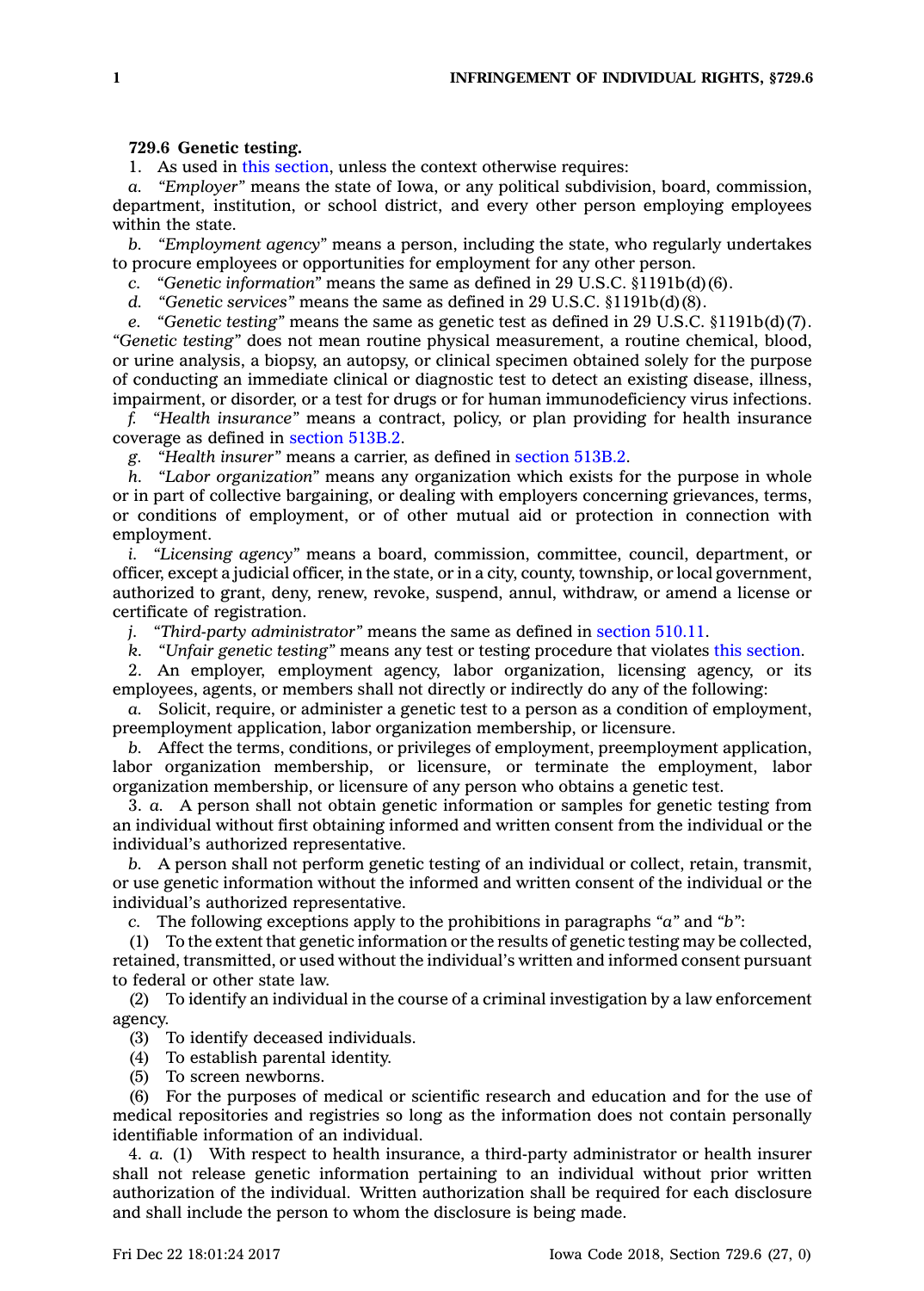(2) The following exceptions apply to the requirement in subparagraph (1):

(a) Individuals participating in research settings, including individuals governed by the federal policy for the protection of human research subjects.

(b) Tests conducted purely for research, tests for somatic as opposed to heritable mutations, and testing for forensic purposes.

(c) Newborn screening.

(d) Paternity testing.

(e) Criminal investigations.

*b.* (1) With respect to health insurance, <sup>a</sup> health insurer shall not discriminate against an individual or <sup>a</sup> member of the individual's family on the basis of genetic information or genetic testing.

(2) This [section](https://www.legis.iowa.gov/docs/code/729.6.pdf) shall not require <sup>a</sup> health insurer to provide particular benefits other than those provided under the terms of the health insurer's plan or coverage. With respect to health insurance, <sup>a</sup> health insurer shall not consider <sup>a</sup> genetic propensity, susceptibility, or carrier status as <sup>a</sup> preexisting condition for the purpose of limiting or excluding benefits, establishing rates, or providing coverage.

(3) With respect to health insurance, <sup>a</sup> health insurer shall not use genetic information or genetic testing for underwriting health insurance in the individual and group markets.

*c.* The commissioner of insurance shall adopt rules as necessary for the administration of this [subsection](https://www.legis.iowa.gov/docs/code/729.6.pdf).

*d.* A violation of this [subsection](https://www.legis.iowa.gov/docs/code/729.6.pdf) is an unfair insurance trade practice under [section](https://www.legis.iowa.gov/docs/code/507B.4.pdf) 507B.4.

5. Except as provided in [subsection](https://www.legis.iowa.gov/docs/code/729.6.pdf) 9, <sup>a</sup> person shall not sell to or interpret for an employer, employment agency, labor organization, or licensing agency, or its employees, agents, or members, <sup>a</sup> genetic test of an employee, labor organization member, or licensee, or of <sup>a</sup> prospective employee, member, or licensee.

6. An agreement between <sup>a</sup> person and an employer, prospective employer, employment agency, labor organization, or licensing agency, or its employees, agents, or members offering the person employment, labor organization membership, licensure, or any pay or benefit in return for taking <sup>a</sup> genetic test is prohibited.

7. An employee, labor organization member, or licensee, or prospective employee, member, or licensee who acted in good faith shall not be discharged, disciplined, or discriminated against in any manner for filing <sup>a</sup> complaint or testifying in any proceeding or action involving violations of this [section](https://www.legis.iowa.gov/docs/code/729.6.pdf). An employee, labor organization member, or licensee, or prospective employee, member, or licensee discharged, disciplined, or otherwise discriminated against in violation of this [section](https://www.legis.iowa.gov/docs/code/729.6.pdf) shall be compensated by the employer, employment agency, labor organization, or licensing agency in the amount of any loss of wages and benefits arising out of the discrimination.

8. [Subsections](https://www.legis.iowa.gov/docs/code/729.6.pdf) 2, 3, 5, 6, and 7 of this [section](https://www.legis.iowa.gov/docs/code/729.6.pdf) may be enforced through <sup>a</sup> civil action.

*a.* A person who violates [subsection](https://www.legis.iowa.gov/docs/code/729.6.pdf) 2, 3, 5, 6, or 7 of this [section](https://www.legis.iowa.gov/docs/code/729.6.pdf) or who aids in the violation of [subsection](https://www.legis.iowa.gov/docs/code/729.6.pdf) 2, 3, 5, 6, or 7 of this [section](https://www.legis.iowa.gov/docs/code/729.6.pdf) is liable to an aggrieved employee, labor organization member, or licensee, or aggrieved prospective employee, member, or licensee, for affirmative relief including reinstatement or hiring, with or without back pay, membership, licensing, or any other equitable relief as the court deems appropriate including attorney fees and court costs.

*b.* If <sup>a</sup> person commits, is committing, or proposes to commit, an act in violation of [subsection](https://www.legis.iowa.gov/docs/code/729.6.pdf) 2, 3, 5, 6, or 7 of this [section](https://www.legis.iowa.gov/docs/code/729.6.pdf), an injunction may be granted through an action in district court to prohibit the person from continuing such acts. The action for injunctive relief may be brought by an aggrieved employee, labor organization member, or licensee, or aggrieved prospective employee, member, or licensee, the county attorney, or the attorney general.

*c.* A person who in good faith brings an action under this [subsection](https://www.legis.iowa.gov/docs/code/729.6.pdf) alleging that an employer, employment agency, labor organization, or licensing agency has violated [subsection](https://www.legis.iowa.gov/docs/code/729.6.pdf) 2, 3, 5, 6, or 7 of this [section](https://www.legis.iowa.gov/docs/code/729.6.pdf) shall establish that sufficient evidence exists upon which <sup>a</sup> reasonable person could find that <sup>a</sup> violation has occurred. Upon proof that sufficient evidence exists upon which <sup>a</sup> finding could be made that <sup>a</sup> violation has occurred